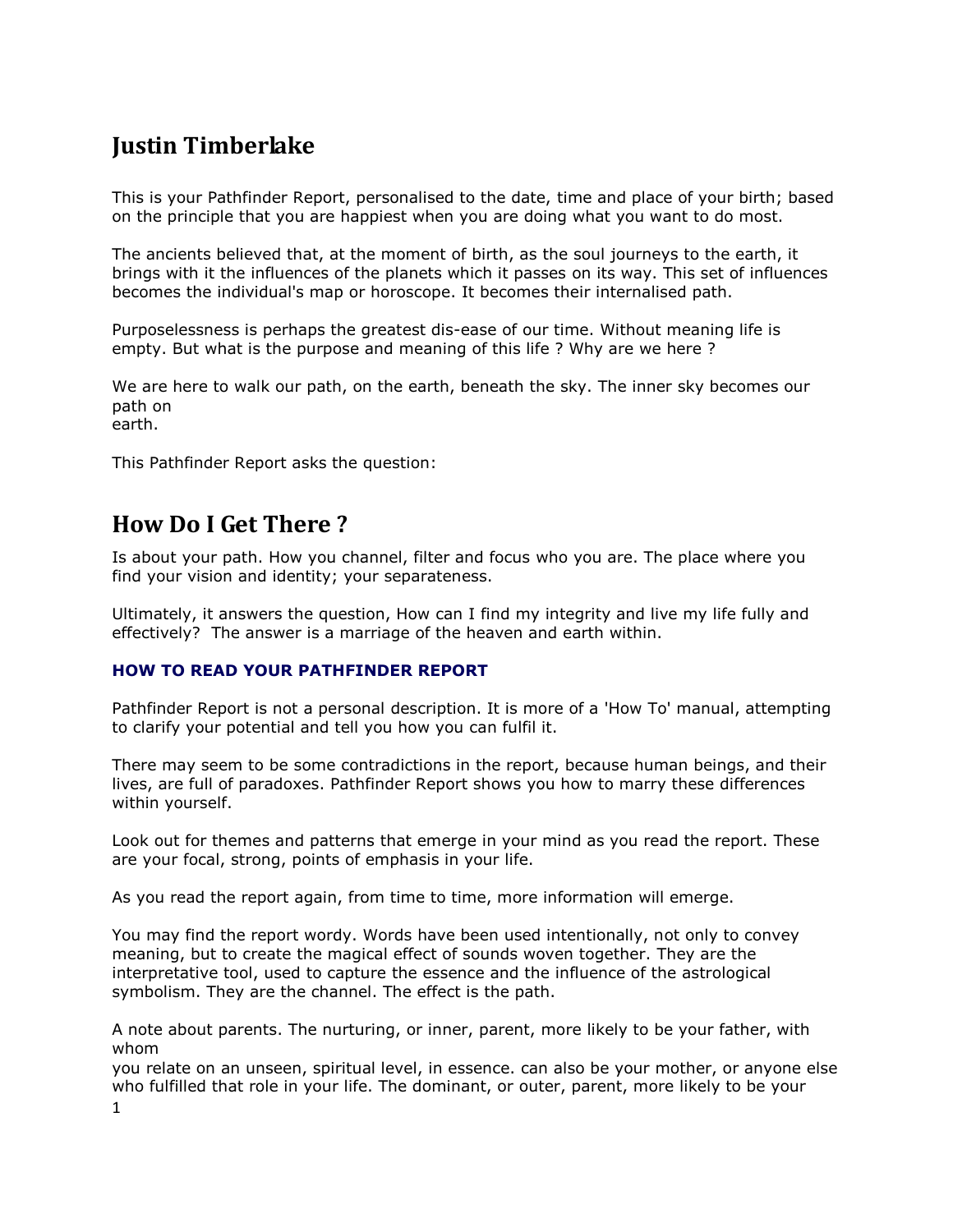mother, with, and through whom, you relate to the world, on the material plane, in socalled 'reality', can also be either. You will know which role has been played by whom or whether they have shared or alternated in these roles.

Each parent can take either role at different times. What is important is that your parents, or carers, have shared a parenting attitude and dynamic, and you have been influenced by it.

If there are parts of you portrayed that you do not readily recognise, think about denial and what you are not owning as your own. You may be attracting other people to fulfil parts of your chart that you are not fulfilling for yourself; eg the male role, the female role, your worldly image. Where you are given alternatives, they will not usually all be true for you.

Remember that, whether you are male or female, your will have both male and female parts of yourself, which need to function in relationship with each other. Otherwise you can never be a complete person and will always be dependent on someone else to fulfil these roles for you. In this way you can never take up your own power, but remain trapped in dependency.

For this reason this report does not have separate interpretations for men or women.

Finally, if there are parts of the interpretation with which you cannot identify, this may be because they are in potential and have not yet been developed to their fullest possibility. So do re-consider. You may not be conscious of these things at this time and they may become apparent later. Your potential will unfold in time, as you mature. So you have an idea of what is in store for you and what you need to develop.

Walk in beauty and happy travelling.

# **How Do I Get There?**

#### **Leo Ascendant**

You deal with changes, crises and new beginnings with dignity, presence, graciousness, selfconfidence, vitality; slow, measured capability, reliability, organising and leadership qualities, but tending towards grandiosity, dramatising your actions, expecting recognition and applause, often making much of very little.

Your path is to create a personal ego; to develop personal creativity, identity, individuality, magnanimity, power and authority; the power of your own Self, the enlightened personality; becoming the most of what you can personally be; recreating yourself in what you produce, children, relationships, works; functioning effectively; becoming a person in your own right; unique, proud to be who you are; giving of your true self with love, with generosity and warmth - unconditionally. You inspire others with your positive, sunny, optimistic and commanding attitude, generating enthusiasm; and confront challenges in order to succeed, not to win; taking control and command of all that is yours, self-control of your vital energy, in order to function effectually, with modesty and humility, not in order to compete or gain mastery over others, but in order to earn self-esteem from the experience of your own actions.

You need to focus your life through your life-giving energy; your spiritual self-sufficiency, your ability to heal through love, life and vitality; your inner radiance; the power of your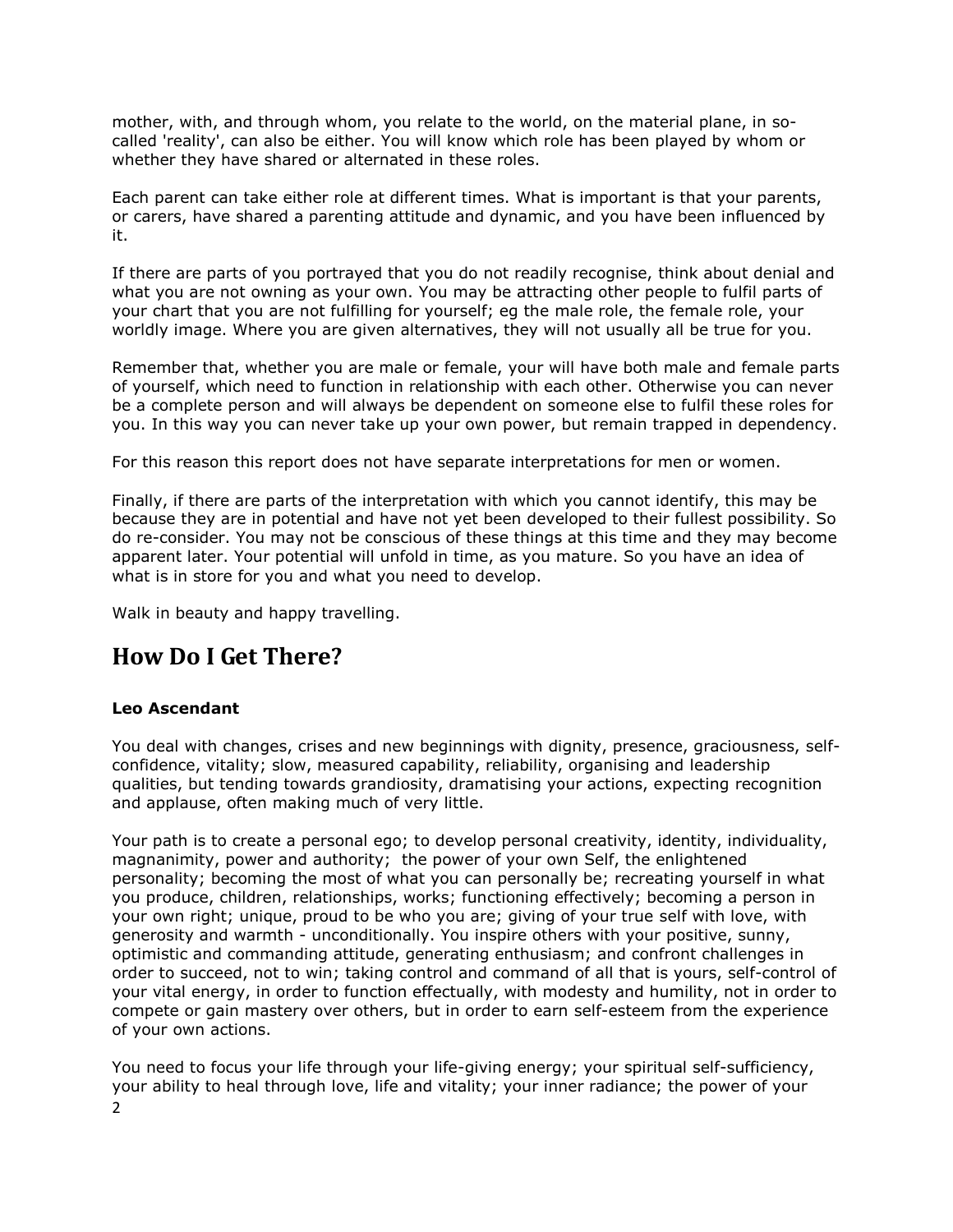personal will; generosity, sincerity, loyalty and expansiveness, stemming from your inner resource and ego strength, your moral decency; the divinity of your own creative force, which makes you a shining example for others; to take responsibility for what you produce, knowing it as the power of God within you, seeking expression through you, and through all that you possess and express. Only giving of this freely, unconditionally, will give you the inner recognition, the recognition of your own Self, and its expression, by yourself, which you need, in order to feel fulfilled; and the reflection of that in your creations; the feeling of well-being that results from full creative functioning; the pride that you feel in your selfpropagation.

\* ASC in Leo

Your path of personal identity will evolve through the radiation of innovation, altruism and individuality, in your daily, physical work, practical routines, mundane activities, service to others; adjustment to necessity; discipline and discipleship; practise of meaningful skills; taking care of your health; listening to the messages you receive from your body; selfpurification, self-perfection, self-transformation and completion of your individuality; living your original nature in simplicity;

### **Mars in Aquarius**

separating and differentiating yourself; forming individuality and an independent identity; self-definition and self-centredness; direction, drive, momentum, focus and onepointedness; confidence, will and courage; projecting your Self outwards; developing assertiveness, self-sufficiency and models of effective action; potency; attaining short-term, material and worldly goals; with enduring, open-minded thought and revolutionary mental activity; through innovation, altruism and philanthropy; with caution, intellect and enterprise; progressive ideas and unconventionality; a passion for intellectual challenges, new ways of thinking, freedom and the future of humanity; channelling your desires into inventiveness and individuality; your sudden insights and rash decisions into social creativity; political causes, social changes, fights for the rights of humanity, freedom of speech and avante guarde ideas; advances and modernism in art, literature, science or technology; needing to temper your tyrannical fanaticism and stubborn opinions with compassion for the human state. You express your ego-centredness through arguments and debates; inciting others to action; needing to exchange your passionate beliefs for a dose of the other fellow's point of view; your eccentricity and rebellion against tradition and authority for maturity and inner authority; and your abrasive, self-righteous outspokenness for a little tact and diplomacy; as you can be cold, cutting and alienating in your quest for change;

#### **Mars in 6th House**

channelling your energy and enthusiasm; dealing with conflicts; accepting challenges and confrontations; with vitality and youthful optimism; through organisation, efficiency, industry and activity in daily work routines; mundane and mechanical matters; vitality and health of the body; patience with employees and co-workers and their methods of operating;

#### **Aries on 9th House Cusp**

asserting your individuality and initiating action through the expansion of your horizons, mind and understanding of life, the search for meaning and purpose, your relationship to the universe; the building of a religious or spiritual philosophy; your psychological maturity; **Venus in 5th House**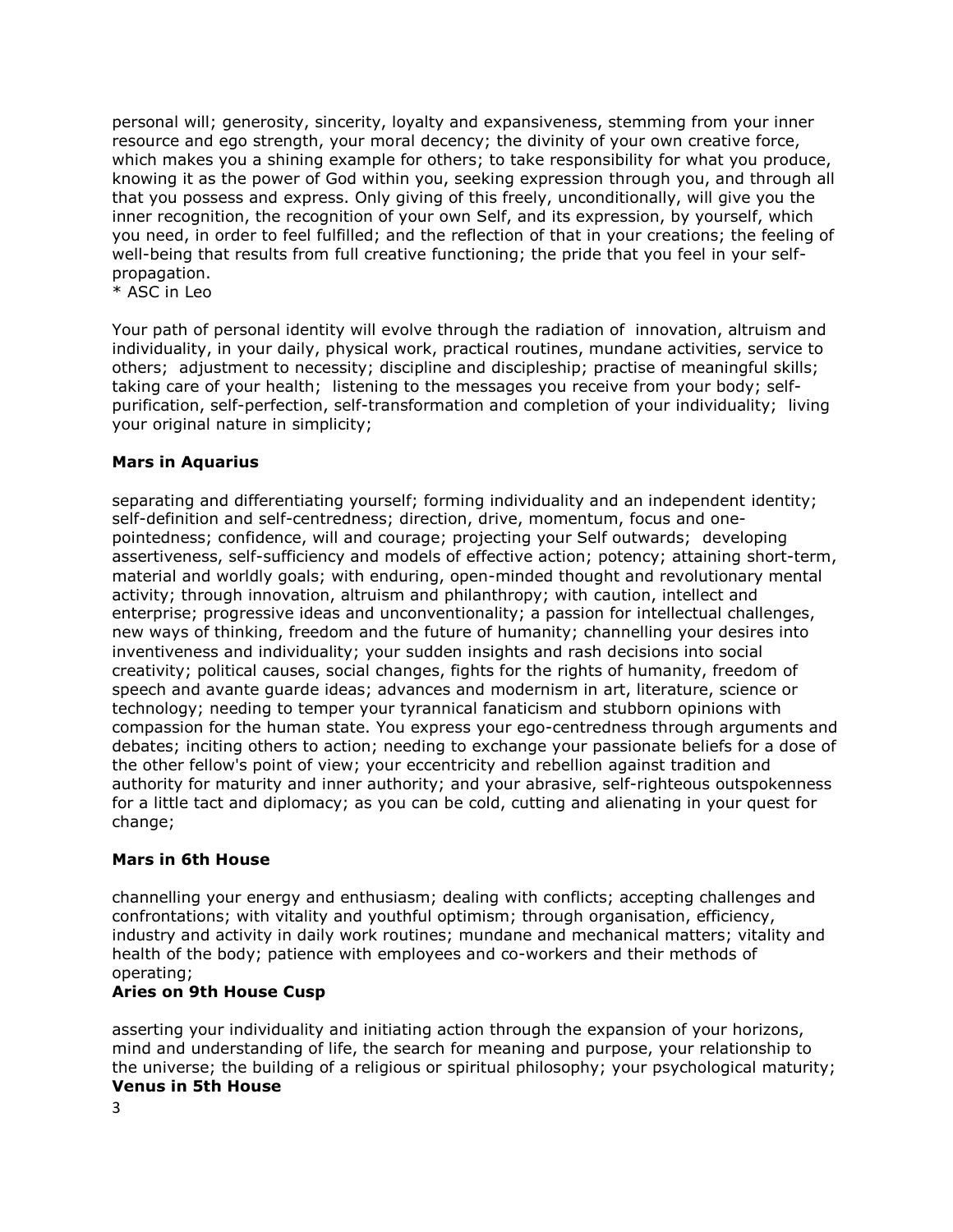attaining inner and outer wealth; accumulating personal resources; expressing yourself artistically; attracting and expressing love, through your personal attractiveness and selfexpression; personal creations; beautiful children and the pleasure that they give you; the wealth that they bring to you; hobbies, artistic or musical abilities; re-creative activities; the ability to attract love affairs and romantic encounters; to share fun and sensuality with lovers; and playful activities which enable you to feel more of who you are;

### **Virgo on 2nd House Cusp**

building material stability and security, using your personal resources through work and service; skilful means and practicality; \* Taurus on 10th House Cusp

bringing pleasure and beauty; ritualising; stabilising; giving form and value to your public or professional standing and status, your social position and image, what you achieve and contribute to the community, vocation and responsibility.

#### **Saturn in Libra**

In time, with caution, commitment and discipline; restraint and hard work; by throwing off parental expectations and social conditioning; and by taking responsibility for your own path, you can realistically channel your inner authority into your ambitious ability to balance your will through justice; bringing peace, harmony and equanimity into the world; possibly art or music; fairness, equality and truth; diplomacy; consideration for others' feelings; developing your artistic and aesthetic talents.

By accepting separateness, aloneness, and differentiation, which initially means exposing your vulnerability, you can build self-confidence, by developing sound and intuitive judgement; seriousness and loyalty in relationship and partnership; co-operation and collaboration; greater intimacy and intellectual understanding; commitment; allowing ambition to outweigh your fear; slowly; ultimately serving society through the mastery of your own life and the lessons which you have learned in it. **Saturn in 2nd House** 

You can enjoy the satisfaction of this learning process and the rewards and experience that you gain from it; the insight into and understanding of your meaning and purpose, when you have found it; the truth about yourself as opposed to what you were led to believe; and then the living of it by building new boundaries as you grow through the experience, burdens and responsibilities of the accumulation and use of wealth and resources; the establishment of physical and material stability; and the establishment of your own values; the validation and use of your own, inner, resources; the establishment of a security based on those inner resources.

#### **Jupiter in 2nd House**

4 You can break negative ties with the past, developing optimism and broader vision, planning for a brighter future; expanding out of repression and fear, beyond the bounds of your family; into a wider universe; gaining understanding of life's purpose and meaning, of your social relatedness and your place in the plan of things; and faith and trust in life's supportiveness; developing your own philosophy and intellectual expression, by exploring and taking up challenges in your approach to finances and material stability. Somehow you